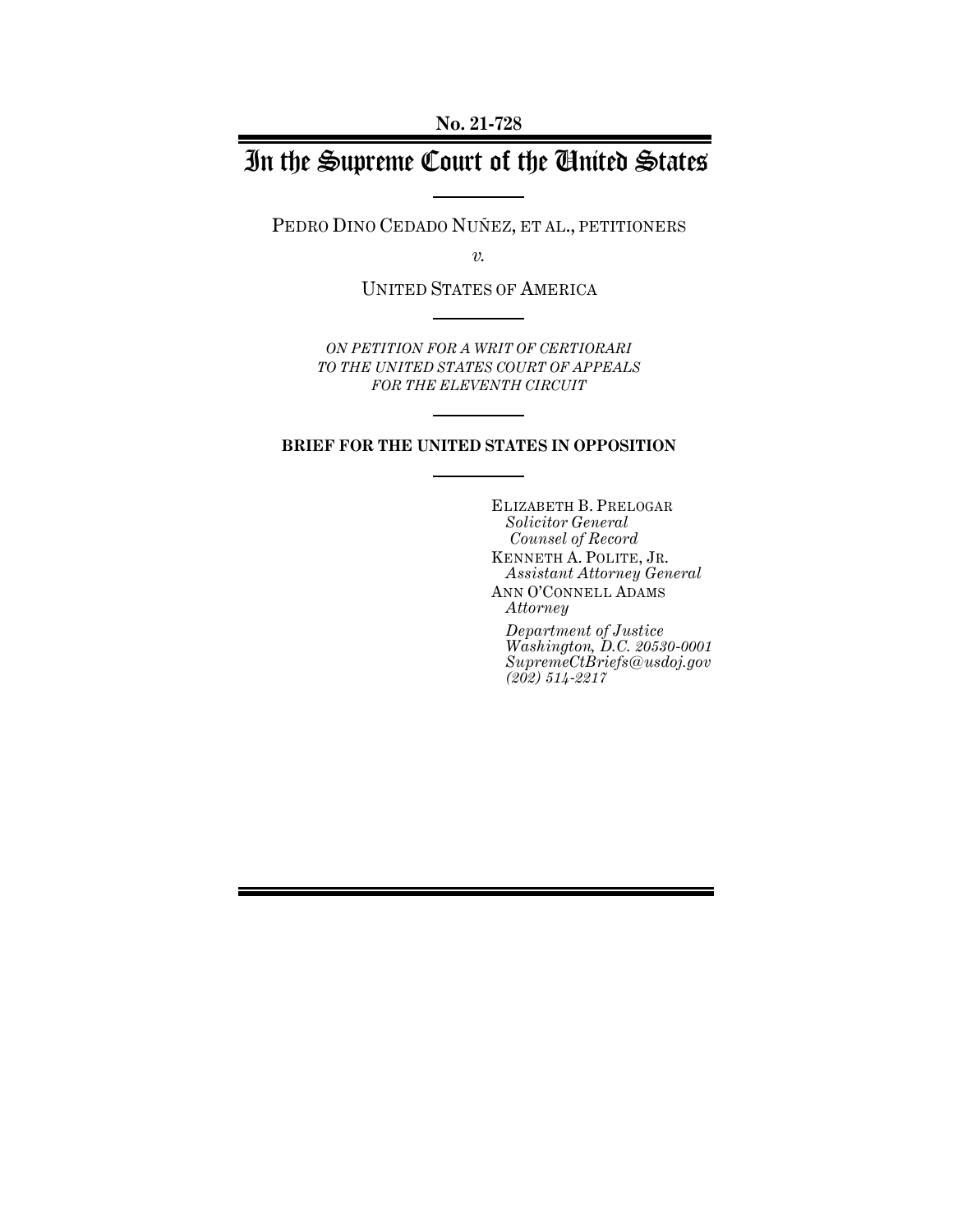### **QUESTION PRESENTED**

Whether the provision of the Maritime Drug Law Enforcement Act (MDLEA), 46 U.S.C. 70501 *et seq.* that states that "the term 'vessel without nationality' includes" three types of vessels, 46 U.S.C.  $70502(d)(1)$ , sets out the exclusive list of "vessel[s] without nationality."

(I)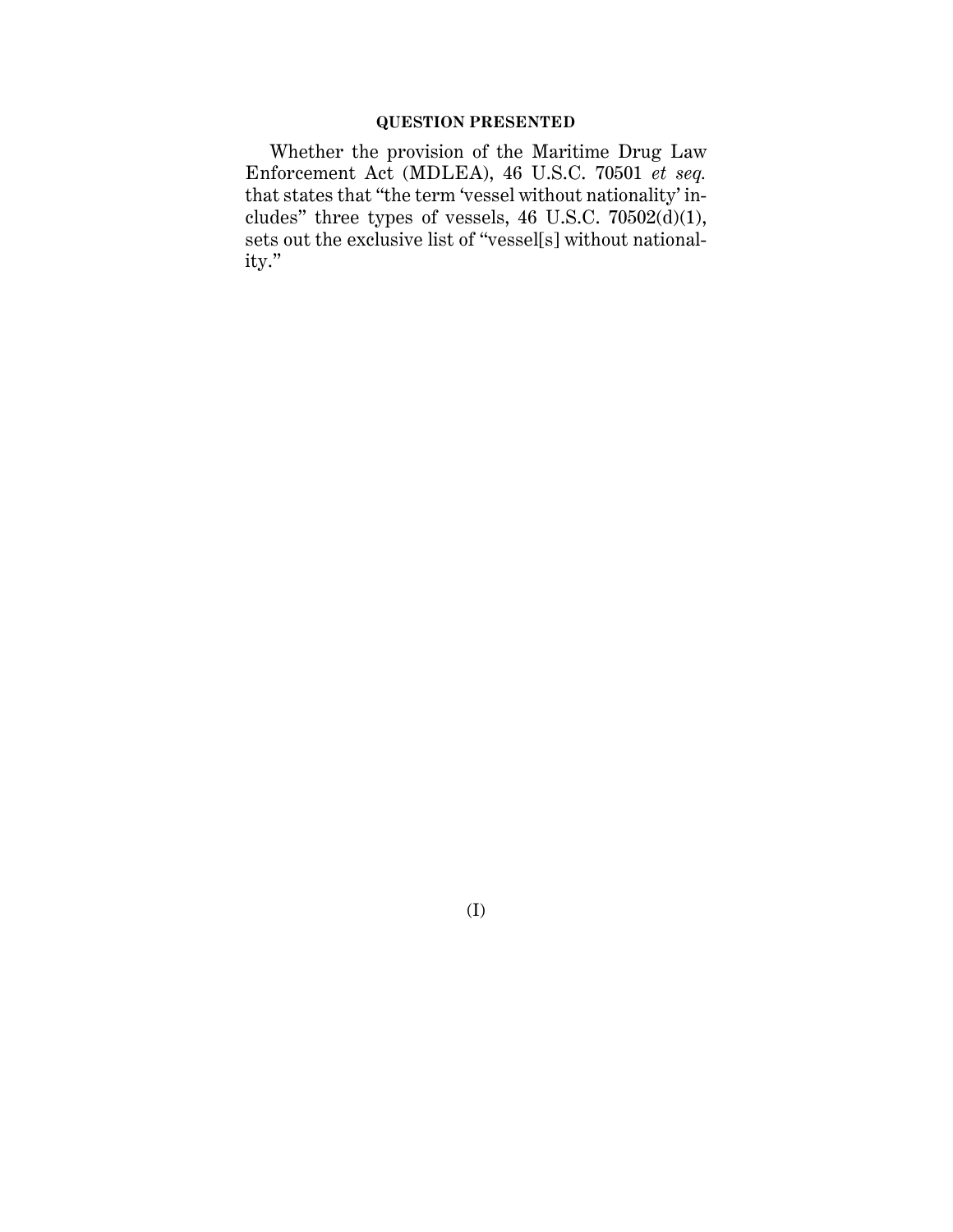## **ADDITIONAL RELATED PROCEEDINGS**

United States Court of Appeals (11th Cir.):

*United States* v. *Cedado Nuñez*, No. 19-12409 (Sept. 17, 2019) (interlocutory appeal)

(II)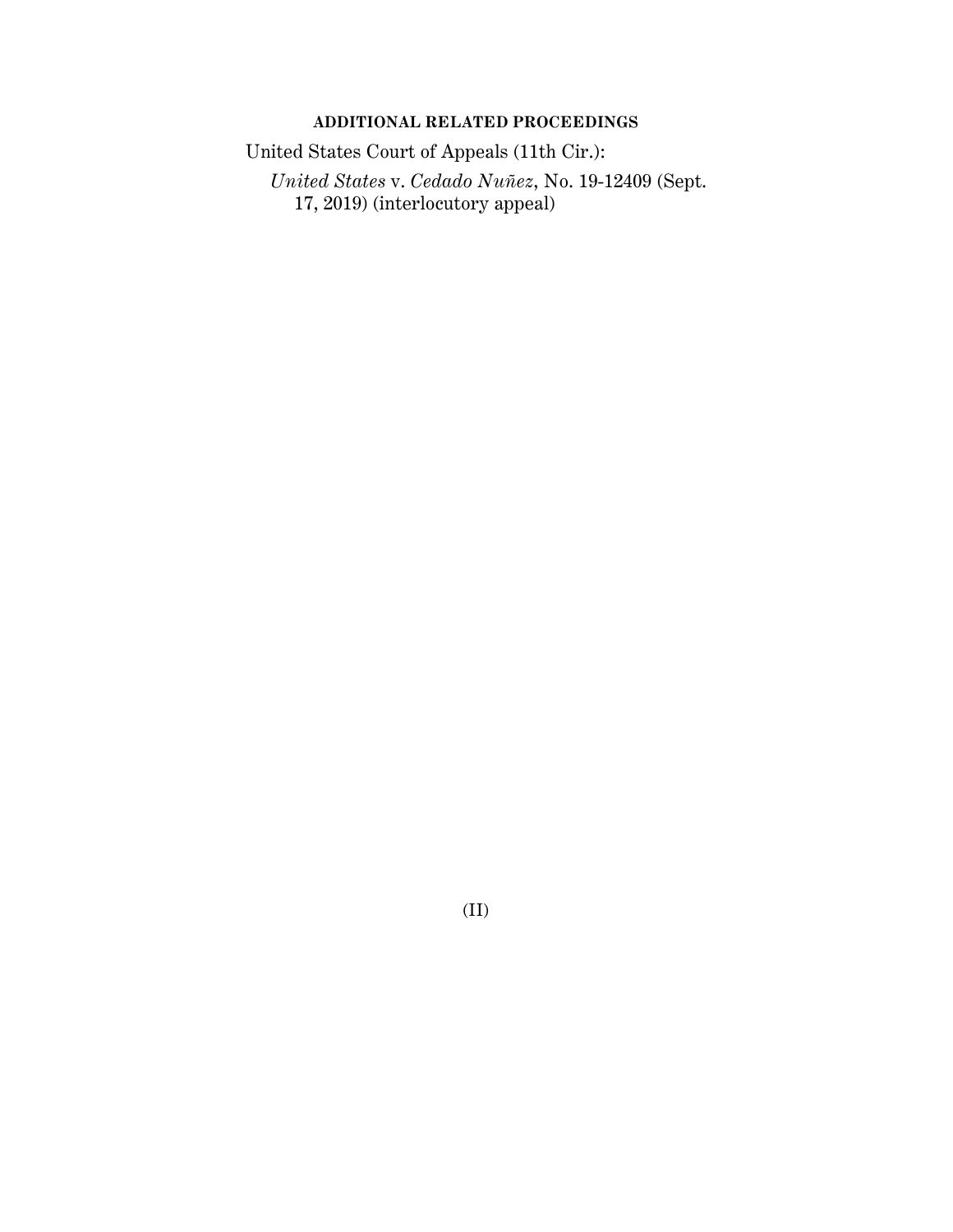## **TABLE OF CONTENTS**

Page

## **TABLE OF AUTHORITIES**

## Cases:

## (III)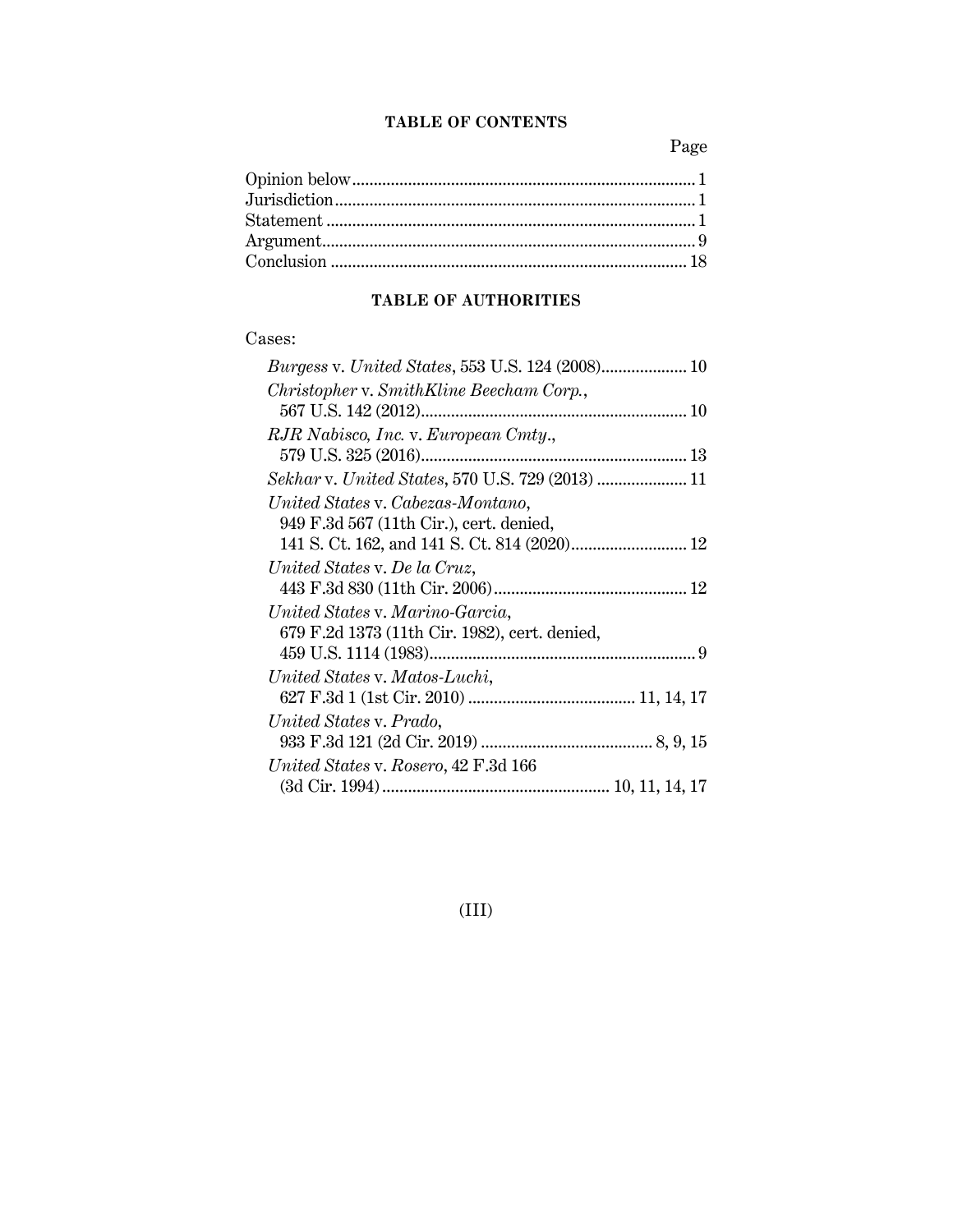| Treaty and statutes:                             | Page |
|--------------------------------------------------|------|
| Convention on the High Seas, done Apr. 29, 1958, |      |
| Maritime Drug Law Enforcement Act,               |      |
|                                                  |      |
|                                                  |      |
|                                                  |      |
|                                                  |      |
|                                                  |      |
|                                                  |      |
|                                                  |      |
|                                                  |      |
|                                                  |      |
|                                                  |      |
|                                                  |      |
|                                                  |      |
|                                                  |      |
|                                                  |      |
|                                                  |      |
| Miscellaneous:                                   |      |

| H. Meyers, The Nationality of Ships (1967) 12  |  |
|------------------------------------------------|--|
| Antonin Scalia & Bryan A. Garner, Reading Law: |  |
|                                                |  |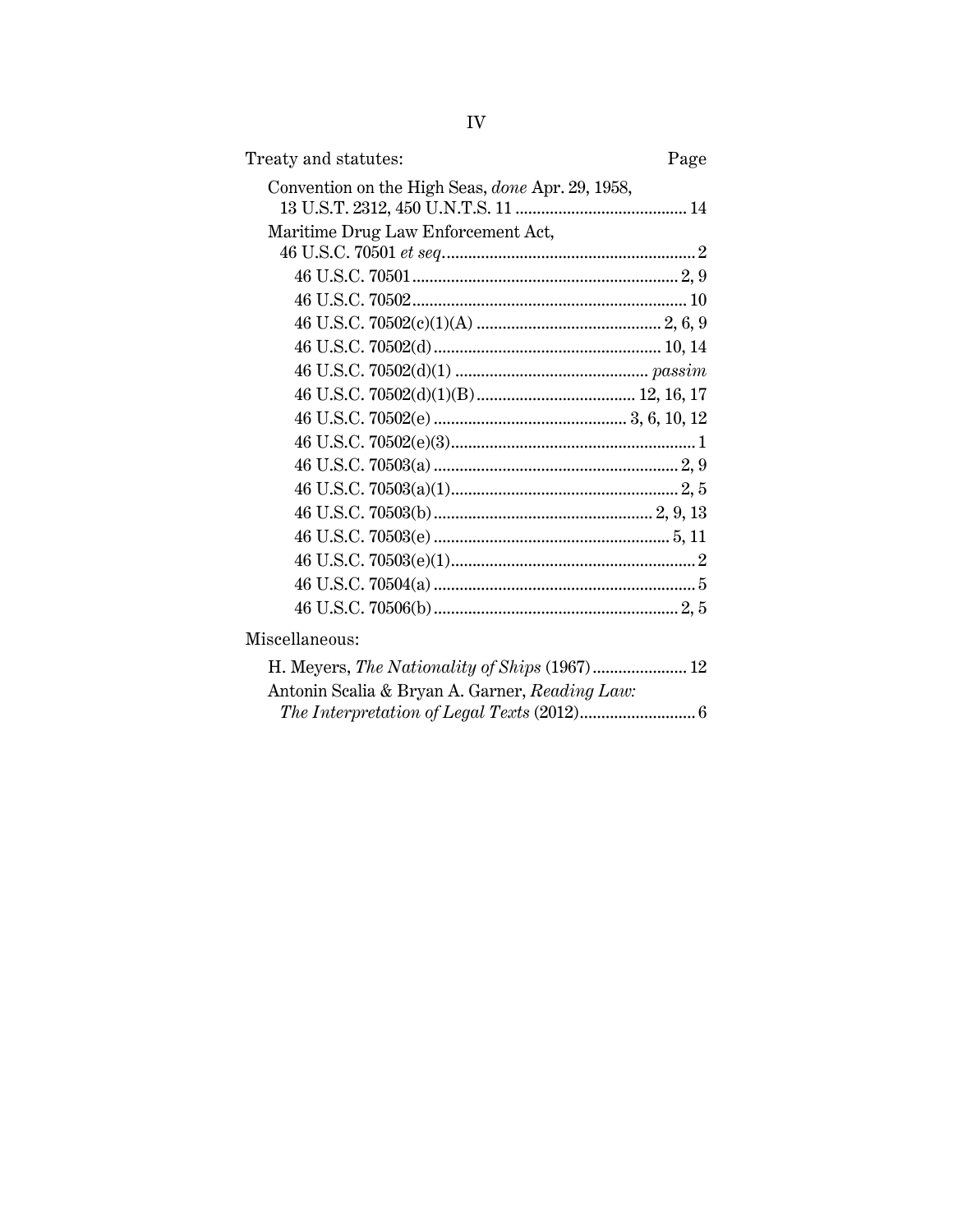## In the Supreme Court of the United States

No. 21-728

PEDRO DINO CEDADO NUÑEZ, ET AL., PETITIONERS

*v.*

UNITED STATES OF AMERICA

*ON PETITION FOR A WRIT OF CERTIORARI TO THE UNITED STATES COURT OF APPEALS FOR THE ELEVENTH CIRCUIT*

### **BRIEF FOR THE UNITED STATES IN OPPOSITION**

### **OPINION BELOW**

The order of the court of appeals (Pet App. 1a-27a) is reported at 1 F.4th 976.

### **JURISDICTION**

The judgment of the court of appeals was entered on June 17, 2021. By an order of March 19, 2020, which has now been lifted, this Court extended the deadline for all petitions for writs of certiorari to 150 days from the date of the lower court judgment or order denying a timely petition for rehearing. The petition for a writ of certiorari was filed on November 12, 2021. The jurisdiction of this Court is invoked under 28 U.S.C. 1254(1).

### **STATEMENT**

Following a jury trial, petitioners were convicted of conspiring to distribute and to possess with intent to distribute cocaine on board a vessel subject to the

(1)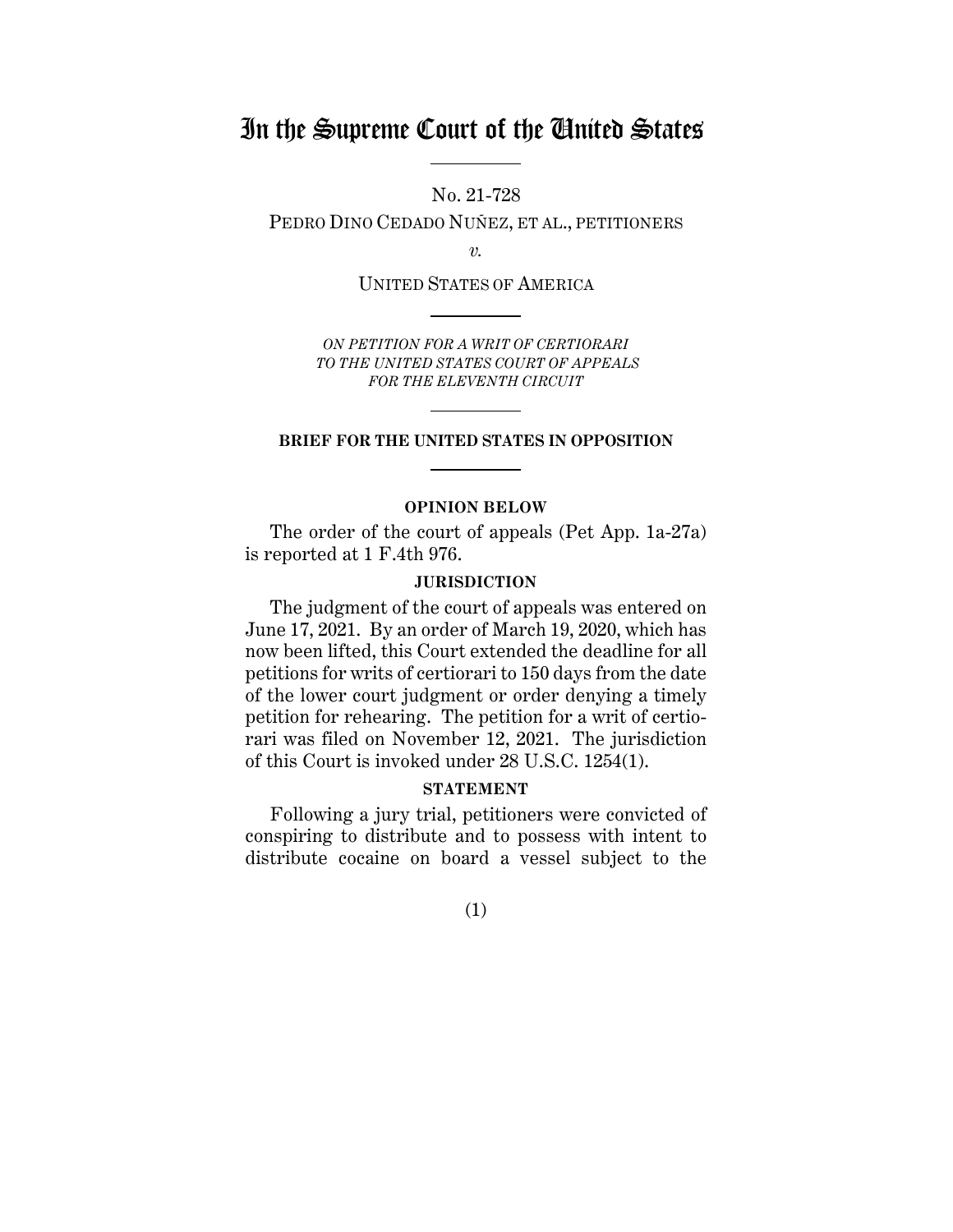jurisdiction of the United States, in violation of 46 U.S.C. 70506(b); and possessing with intent to distribute cocaine on board a vessel subject to the jurisdiction of the United States, in violation of 46 U.S.C. 70503(a)(1). Pet. App. 5a, 8a. The district court sentenced petitioners Angel Castro Garcia, Manely Enriquez, and Mike Castro Martinez to 188 months of imprisonment, to be followed by five years of supervised release. Garcia Judgment 2-3; Enriquez Judgment 2-3; Martinez Judgment 2-3. It sentenced petitioner Pedro Dino Cedado Nuñez to 152 months of imprisonment, to be followed by five years of supervised release. Nuñez Judgment 2-3. The court of appeals affirmed. Pet. App. 1a-27a.

1. The Maritime Drug Law Enforcement Act (MDLEA), 46 U.S.C. 70501 *et seq.*, makes it unlawful for any person to possess a controlled substance with the intent to distribute it, or to attempt or conspire to do the same, "on board" "a vessel subject to the jurisdiction of the United States." 46 U.S.C. 70503(a) and  $(e)(1)$ ; see 46 U.S.C. 70506 $(b)$ . Congress enacted the MDLEA because it found that "trafficking in controlled substances aboard vessels is a serious international problem, is universally condemned, and presents a specific threat to the security and societal well-being of the United States." 46 U.S.C. 70501. Congress accordingly provided that the MDLEA would apply to any "vessel subject to the jurisdiction of the United States," 46 U.S.C. 70503(e)(1), "even though the act is committed outside the territorial jurisdiction of the United States," 46 U.S.C. 70503(b).

The MDLEA defines "a vessel subject to the jurisdiction of the United States" to include, *inter alia*, "a vessel without nationality."  $46$  U.S.C.  $70502(c)(1)(A)$ . And Section 70502(d)(1) provides as follows: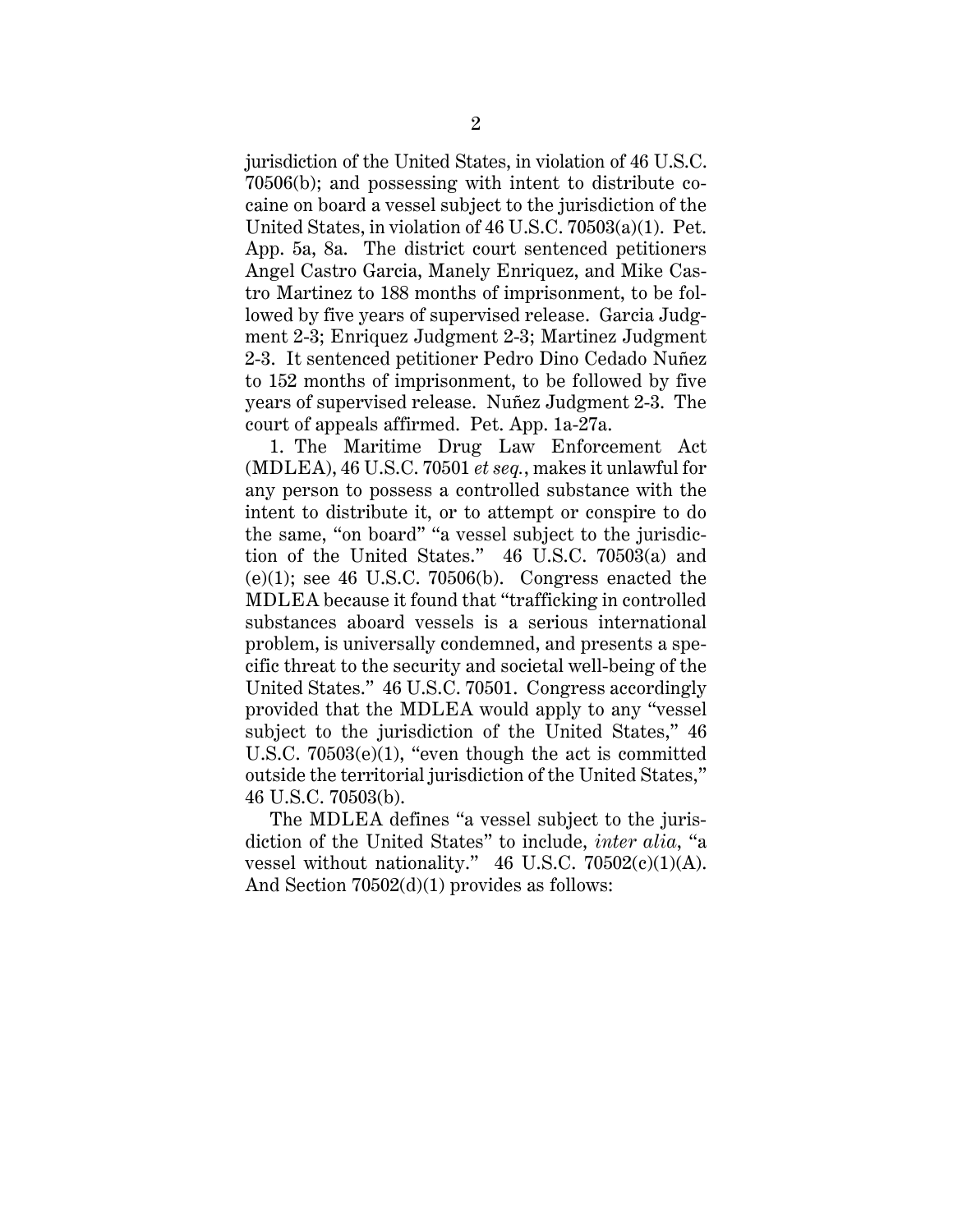(1) IN GENERAL.—In this chapter, the term "vessel without nationality" includes—

 (A) a vessel aboard which the master or individual in charge makes a claim of registry that is denied by the nation whose registry is claimed;a vessel aboard which the master or individual in charge fails, on request of an officer of the United States authorized to enforce applicable provisions of United States law, to make a claim of nationality or registry for that vessel; and

 (B) a vessel aboard which the master or individual in charge makes a claim of registry and for which the claimed nation of registry does not affirmatively and unequivocally assert that the vessel is of its nationality.

46 U.S.C. 70502(d)(1) (capitalization altered).

In the following subsection, the MDLEA further provides that "[a] claim of nationality or registry under this section includes only":

 (1) possession on board the vessel and production of documents evidencing the vessel's nationality as provided in article 5 of the 1958 Convention on the High Seas;

(2) flying its nation's ensign or flag; or

 (3) a verbal claim of nationality or registry by the master or individual in charge of the vessel.

### 46 U.S.C. 70502(e).

2. On December 24, 2018, the crew of a United States Coast Guard airplane spotted a small homemade boat on a known drug-trafficking route in waters of the high seas between the Dominican Republic and Puerto Rico. Pet. App. 2a-3a. The guardsmen found the boat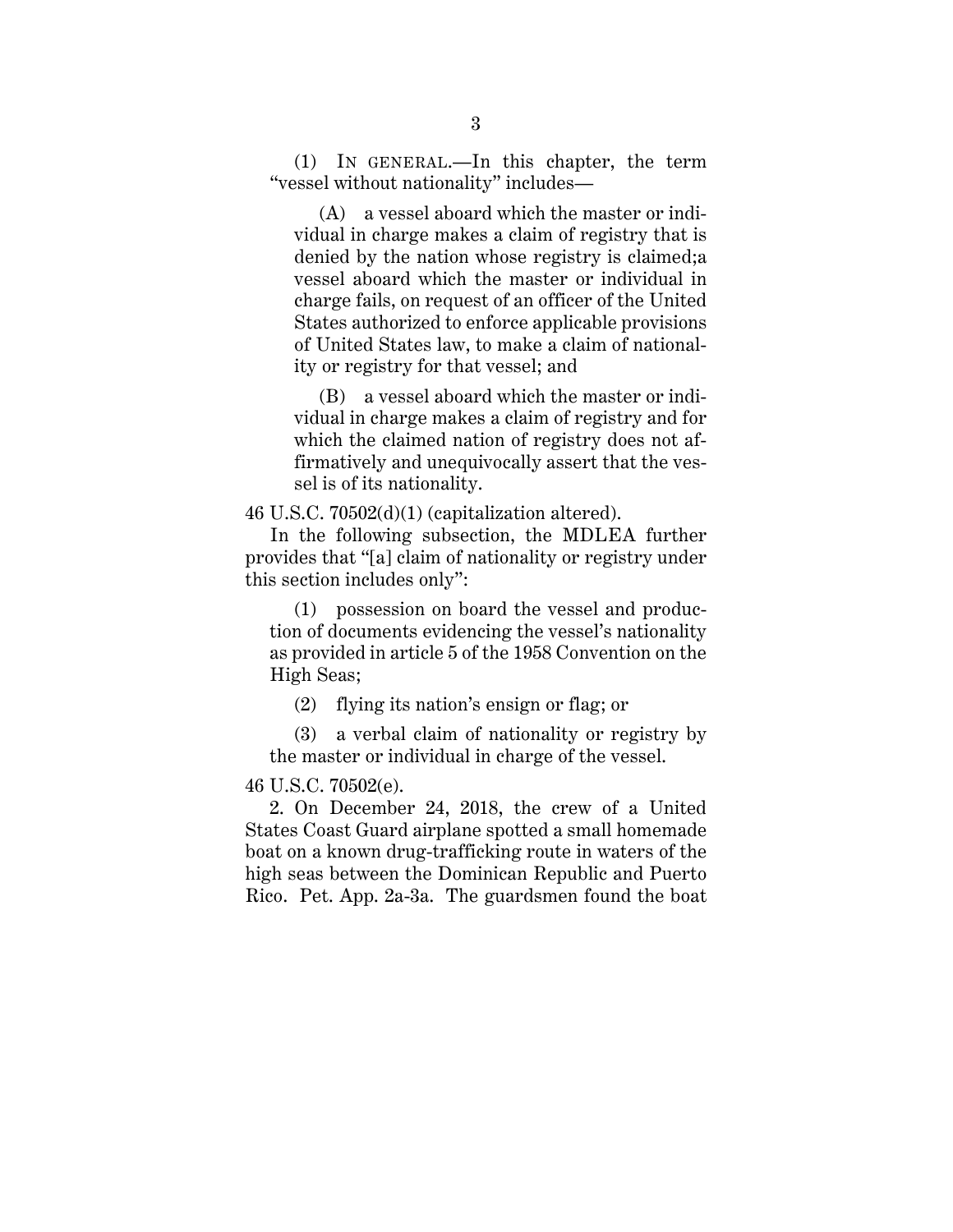suspicious because it was carrying a large number of fuel containers, lacked a visible name or registration number, and had no navigation lights. *Id.* at 3a. They reported the suspicious boat to a nearby Coast Guard cutter, which detached a smaller boat to investigate. *Ibid*.

When the cutter's boat arrived within 20 or 30 feet of the suspicious boat, which was on the verge of sinking, the guardsmen shined a spotlight and saw "frantic" activity as those on board threw items into the water. Pet. App. 2a-3a. The guardsmen observed six bales in the water tied together and to a seventh bale that was still inside the boat. *Id.* at 3a. They also observed a dozen 30-gallon fuel containers on board the suspicious boat. *Ibid.*

Petitioners were the only four men on that boat. Pet. App. 4a. A Coast Guard officer asked them "who was the master, who was in charge," but nobody answered. *Ibid.* The officer asked who piloted the boat, and one man answered that they all took turns. *Ibid.* The men said they were traveling from the Dominican Republic to Dorado, Puerto Rico. *Ibid.*

The guardsmen searched the boat and found that the serial number had been scratched off its motor and that the boat contained no recreational equipment and only a few personal items. Pet. App. 4a. The guardsmen gathered up the bales, which contained about 180 kilograms of cocaine. *Id.* at 4a-5a. They took petitioners aboard the cutter and eventually brought them to Mobile, Alabama, where petitioners were interviewed by an agent from the Department of Homeland Security. Petitioners explained that someone had offered them \$5000 to take the boat to Puerto Rico and admitted that they knew they were transporting drugs. *Id.* at 4a-5a.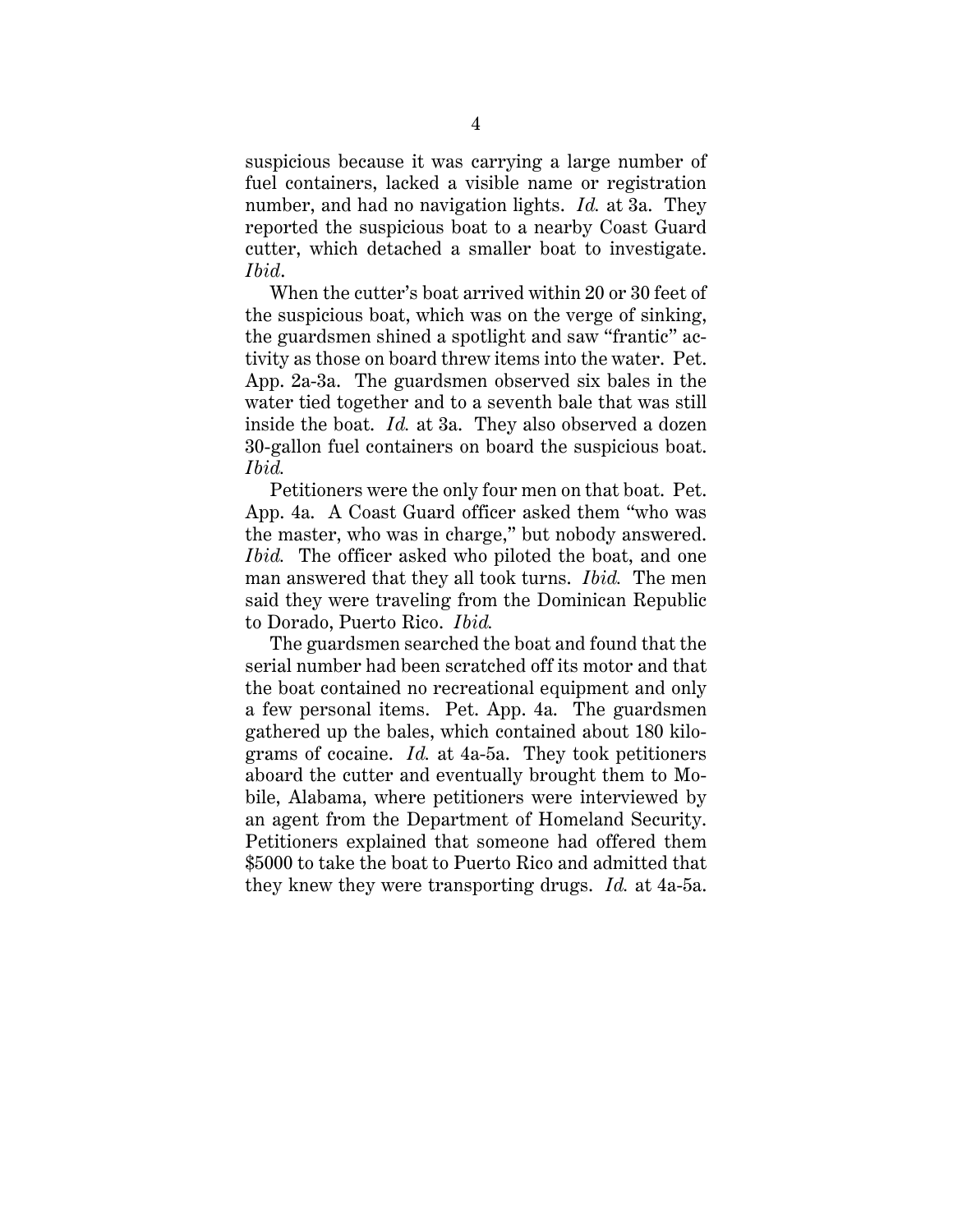Petitioner Martinez laughed when the agent asked if their boat had a captain and claimed that the four men decided together to turn back toward the Dominican Republic when their engine had sputtered. *Id.* at 5a.

3. A federal grand jury in the Southern District of Alabama returned a superseding indictment charging petitioners with conspiring to distribute and to possess with intent to distribute cocaine on board a vessel subject to the jurisdiction of the United States, in violation of 46 U.S.C. 70506(b); and possessing with intent to distribute 182 kilograms of cocaine on board a vessel subject to the jurisdiction of the United States, in violation of 46 U.S.C. 70503(a)(1). Superseding Indictment 1-2.

Before trial, the government moved for a determination that the boat was a "covered vessel," 46 U.S.C. 70503(e), over which the United States had substantive statutory jurisdiction under the MDLEA. Pet. App. 6a; see 46 U.S.C. 70504(a) (stating that such jurisdictional issues under the MDLEA "are preliminary questions of law to be determined solely by the trial judge"). The district court found that the boat was covered as a "stateless vessel." Pet. App. 37a; see *id.* at 36a-46a. It explained that the vessel was intercepted in international waters; that it had no flag, no registration documents, and that no other indicia of nationality; and nobody on the boat claimed nationality or registry of the vessel. *Id.* at 37a.

After the submission of evidence at trial, petitioners moved for judgment of acquittal, asserting insufficient evidence of jurisdiction. Pet. App. 8a, 30a-32a. The district court denied the motion. *Id.* at 8a, 32a. The jury found petitioners guilty on both counts of the indictment. *Id.* at 8a. The district court sentenced petitioners Garcia, Martinez, and Enriquez to 188 months of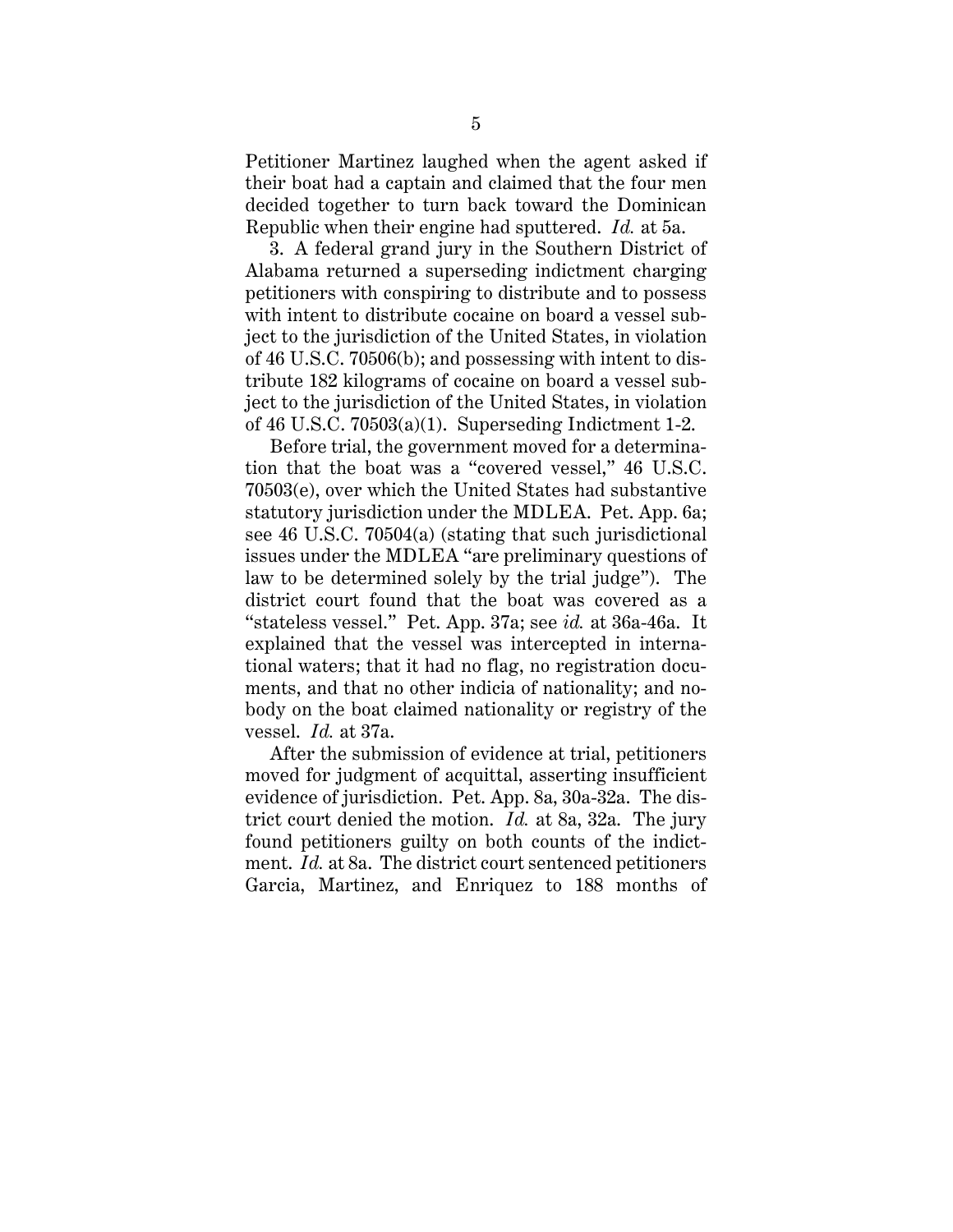imprisonment, to be followed by five years of supervised release. Garcia Judgment 2-3; Martinez Judgment 2-3; Enriquez Judgment 2-3. It sentenced Nuñez to 152 months of imprisonment, to be followed by five years of supervised release. Nuñez Judgment 2-3.

4. The court of appeals affirmed, Pet. App. 1a-27a, agreeing with the district court that the United States had substantive statutory jurisdiction over petitioner's boat, *id.* at 9a-18a. The court observed that, under the MDLEA, "[a] 'vessel is subject to the jurisdiction of the United States' if it is," among other things, "'a vessel without nationality.'" *Id.* at 10a (quoting 46 U.S.C.  $70502(c)(1)(A)$ . The court further observed that 46 U.S.C. 70502(d)(1) "describes three ways to establish that a vessel lacks nationality when the government encounters the master or individual in charge of the vessel," but "does not list every circumstance in which a vessel lacks nationality." Pet. App. 10a.

The court of appeals explained that Section 70502(d)(1) "uses the word 'includes'" to introduce a list of vessels that lack nationality, and that term "ordinarily introduces only examples," rather than an exhaustive list. Pet. App. 10a-11a (citing Antonin Scalia & Bryan A. Garner, *Reading Law: The Interpretation of Legal Texts §* 15, at 132-133 (2012)); see 46 U.S.C. 70502(d)(1) ("In this chapter, the term 'vessel without nationality' includes—"). The court also identified a "material variation" in Congress's use of "the phrase 'includes *only*' in the next subsection," "confirm[ing] that the three circumstances enumerated in [S]ection 70502(d)(1) provide only examples of when a vessel lacks nationality, not an exhaustive list." Pet. App. 11a (emphasis added); see 46 U.S.C. 70502(e).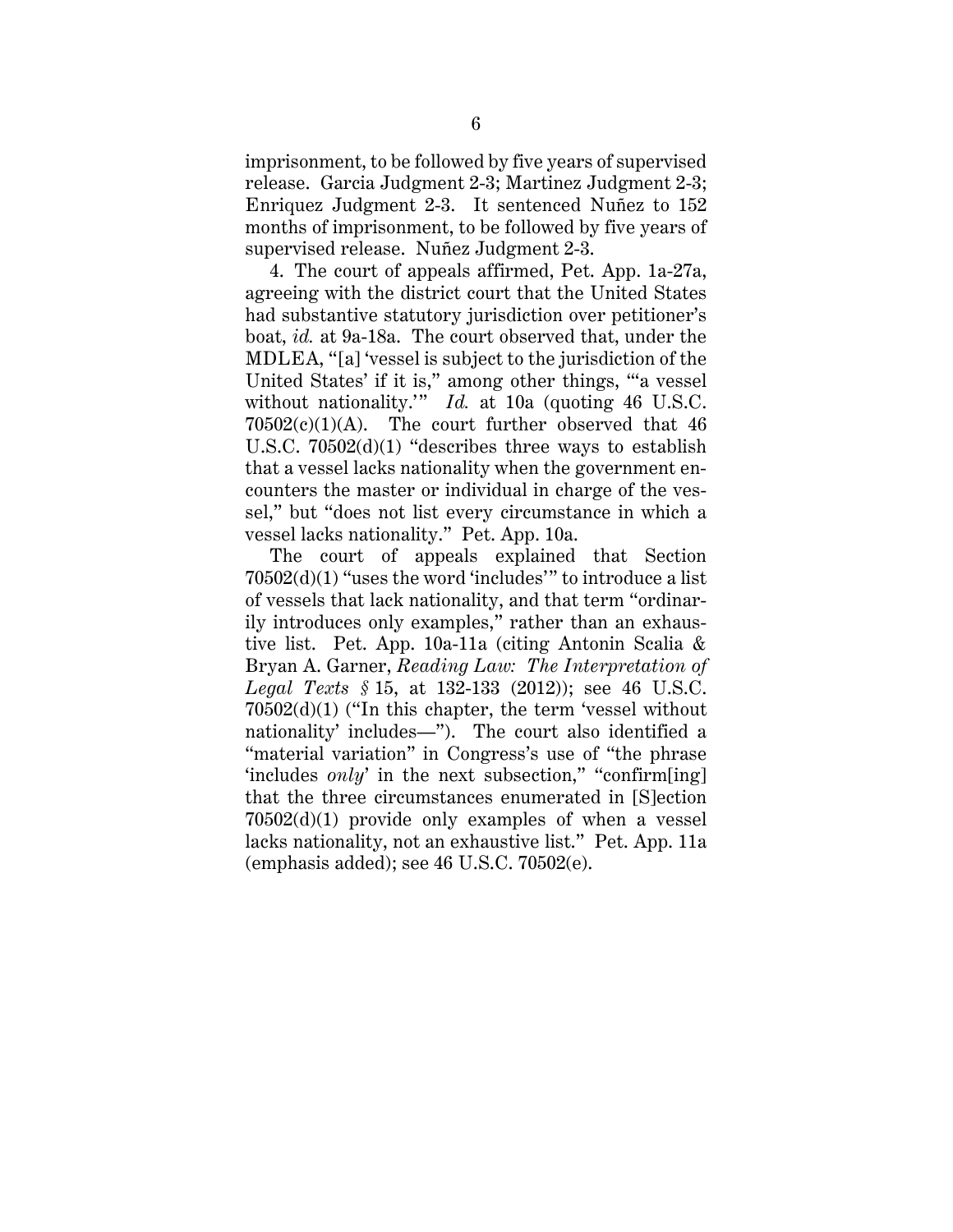The court of appeals then determined that petitioners' boat was a "vessel without nationality" within the term's well-developed meaning in international law. Pet. App. 11a (brackets omitted). The court explained that under customary international law, any nation may grant ships the right to sail under its flag. *Ibid.* If a nation does so, that affiliation is ordinarily exhibited through some combination of the vessel carrying official documents, flying the nation's flag, and being entered into a national registry of vessels. *Id.* at 11a-12a. The court observed that petitioner's vessel "offered none of these customary signs of nationality." *Id.* at 12a. It had no documents, flew no flag, and had no name or identifying numbers that would permit registration; and "[n]o one on the vessel verbally claimed that it had any nationality." *Ibid.*

The court of appeals also found it "hard to see how a boat" that could not make a "claim of nationality" in any of the exclusive ways such a claim must be made namely, the possession and production of on-board documents identifying the vessel's nationality; the flying of a nation's flag; or "'a verbal claim of nationality or registry by the master or individual in charge of the vessel,'"—"could be anything other than a vessel without nationality." Pet. App. 12a-13a (quoting 46 U.S.C. 70502(e)(3)). And here, petitioners' boat not only lacked documents or a flag, but also any identifiable "master or individual in charge who could make a verbal claim of registry," in light of the evidence that petitioners "were equals" and that no particular person was in charge. *Id.*  at 13a. The court of appeals rejected petitioners' contention that "their equality means \* \* \* that they were *all* in charge or that they took turns being in charge." *Ibid.* The court explained that this understanding was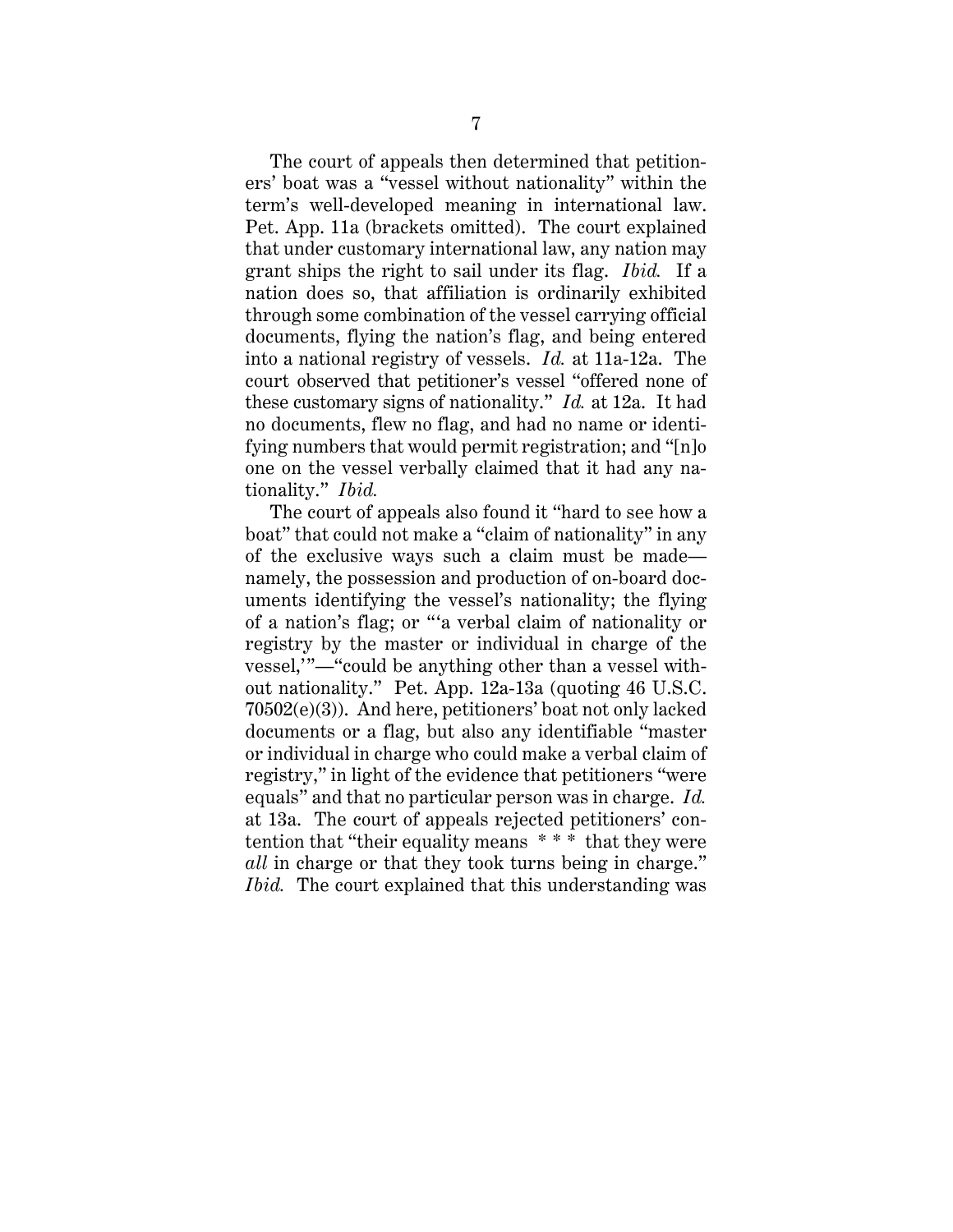inconsistent with maritime law, under which the term "'individual in charge' refers to someone with authority over the vessel's personnel, not someone with temporary control of navigation." *Ibid.* And the court further observed that "the record \* \* \* fails to support" petitioners' contention because none of them "claimed to be in charge during the interception" itself. *Id.* at 14a.

The court of appeals also rejected petitioner's related contention that their boat could not be a "vessel without nationality" because Section 70502(d)(1) specifies that a vessel lacks nationality when a master or individual in charge fails to make a claim of nationality "'on request of an officer of the United States,'" and no request for a claim of nationality was made by the Coast Guard officers during the encounter. Pet. App. 15a (citation omitted); see *id.* at 14a-15a. The court explained that because "[S]ection 70502(e) makes clear that only a master or individual in charge can make a verbal claim of registry," the requirement that U.S. officers must request a claim "applies only when the master or individual in charge is aboard the vessel." *Id.* at 15a. And it reiterated that "here, no one was in charge" and found that in those circumstances, "the Coast Guard was not required to ask the crew" for a claim of nationality. *Ibid.*

The court of appeals accepted "that the only other circuit to consider a similar set of facts reached the opposite conclusion," but found its reasoning unsound. Pet. App. 17a (citing *United States* v. *Prado*, 933 F.3d 121, 130-132 & n.5 (2d Cir. 2019)). The court observed, in particular, that the Second Circuit had "fail[ed] to grapple with the non-exhaustive nature of the examples in  $[S]$ ection  $70502(d)(1)$  or to consider the possibility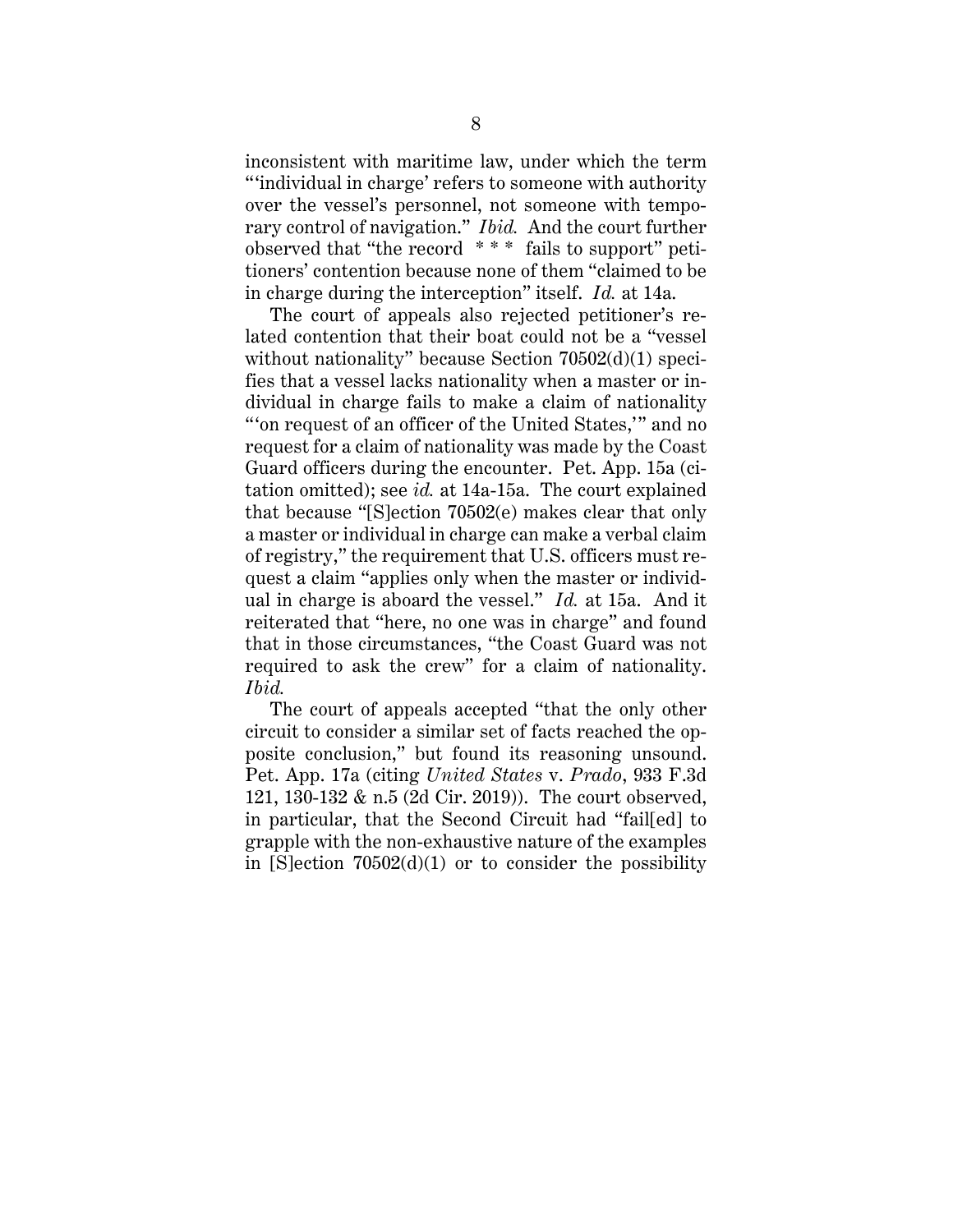that a vessel may not have a master or individual in charge." *Id.* at 18a.

#### **ARGUMENT**

Petitioners renew their claim (Pet. 24-32) that 46 U.S.C. 70502(d)(1) provides the exclusive list of circumstances in which a vessel can be deemed "without nationality" and thus subject to the jurisdiction of the United States under the MDLEA. The court of appeals correctly rejected that claim and its decision does not conflict with any decision of this Court. And while petitioners assert a shallow conflict between the decision below and the Second Circuit's decision in *United States* v. *Prado*, 933 F.3d 121 (2019), *Prado* involved different facts, and any conflict does not warrant this Court's review. The petition should be denied.

1. a. Congress enacted the MDLEA to combat international drug smuggling on the seas and explicitly provided that the statute's prohibitions continue to apply "even though the act is committed outside the territorial jurisdiction of the United States." 46 U.S.C. 70503(b); see 46 U.S.C. 70501. In enacting the statute, Congress emphasized that "trafficking in controlled substances aboard vessels is a serious international problem" that is "universally condemned." 46 U.S.C. 70501. Accordingly, the MDLEA prohibits certain extraterritorial drug-trafficking crimes upon vessels subject to the jurisdiction of the United States, 46 U.S.C. 70503(a), one type of which is a "vessel without nationality," 46 U.S.C.  $70502(c)(1)(A)$ . Vessels without nationality are considered to be "international pariahs \* \* \* [and] have no internationally recognized right to navigate freely on the high seas." *United States* v. *Marino-Garcia*, 679 F.2d 1373, 1382 (11th Cir. 1982), cert. denied, 458 U.S. 1114 (1983).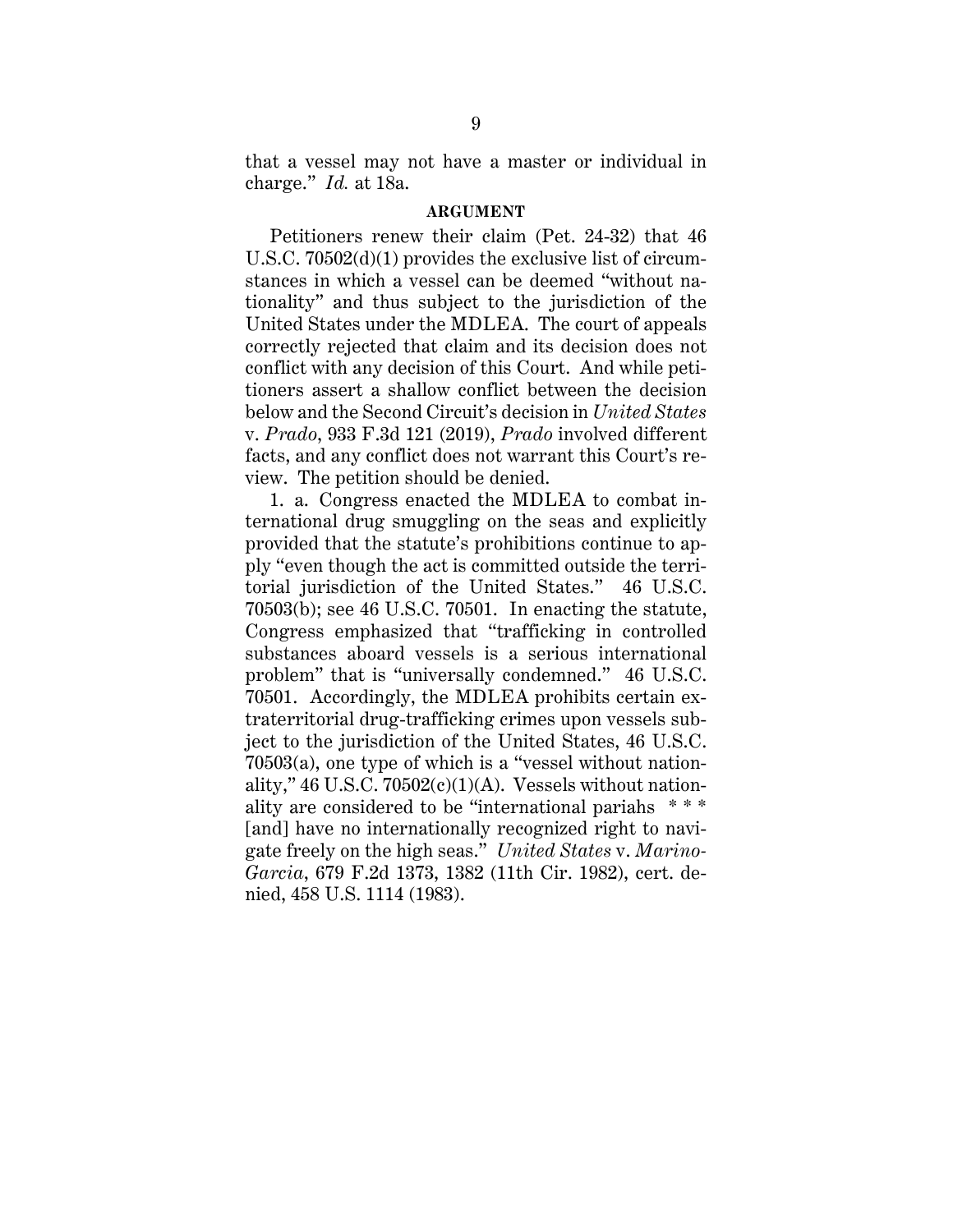Congress provided that the term "'vessel without nationality' *includes*" a vessel "aboard which the master or individual in charge" either (A) makes a claim of registry that is denied by the nation where registry is claimed; (B) fails to make a claim of registry on request of an officer of the United States; or (C) makes a claim of registry that is not unequivocally and affirmatively confirmed by the claimed nation.  $46$  U.S.C.  $70502(d)(1)$ (emphasis added). Congress's use of the term "includes" to introduce a list of vessels that lack nationality indicates that the list is not exhaustive. See *Christopher* v. *SmithKline Beecham Corp.*, 567 U.S. 142, 162 (2012) (use of the verb "includes" instead of "means" "makes clear that the examples enumerated in the text are intended to be illustrative, not exhaustive"); *Burgess* v. *United States*, 553 U.S. 124, 131 n.3 (2008) (same); *United States* v. *Rosero*, 42 F.3d 166, 170 (3d Cir. 1994) (Alito, J.) (the term "includes" indicates that categories of vessels that lack nationality in MDLEA "are merely parts or components of the entire set of vessels without nationality").

Separately, using markedly different language, Congress identified three exclusive means by which a vessel may assert a claim of nationality or registry. 46 U.S.C. 70502(e). It provided that such a claim under the MDLEA "*includes only*—" (A) "possession" and "production" of registration documents; (B) flying an "ensign or flag"; or (C) a verbal claim of nationality "by the master or individual in charge of the vessel." *Ibid.* (emphasis added). Particularly when read together, those neighboring provisions of Section 70502 make clear a vessel may lack nationality under Section 70502(d) for the reasons set forth in the statute or for other reasons, but a vessel may claim nationality only in three specific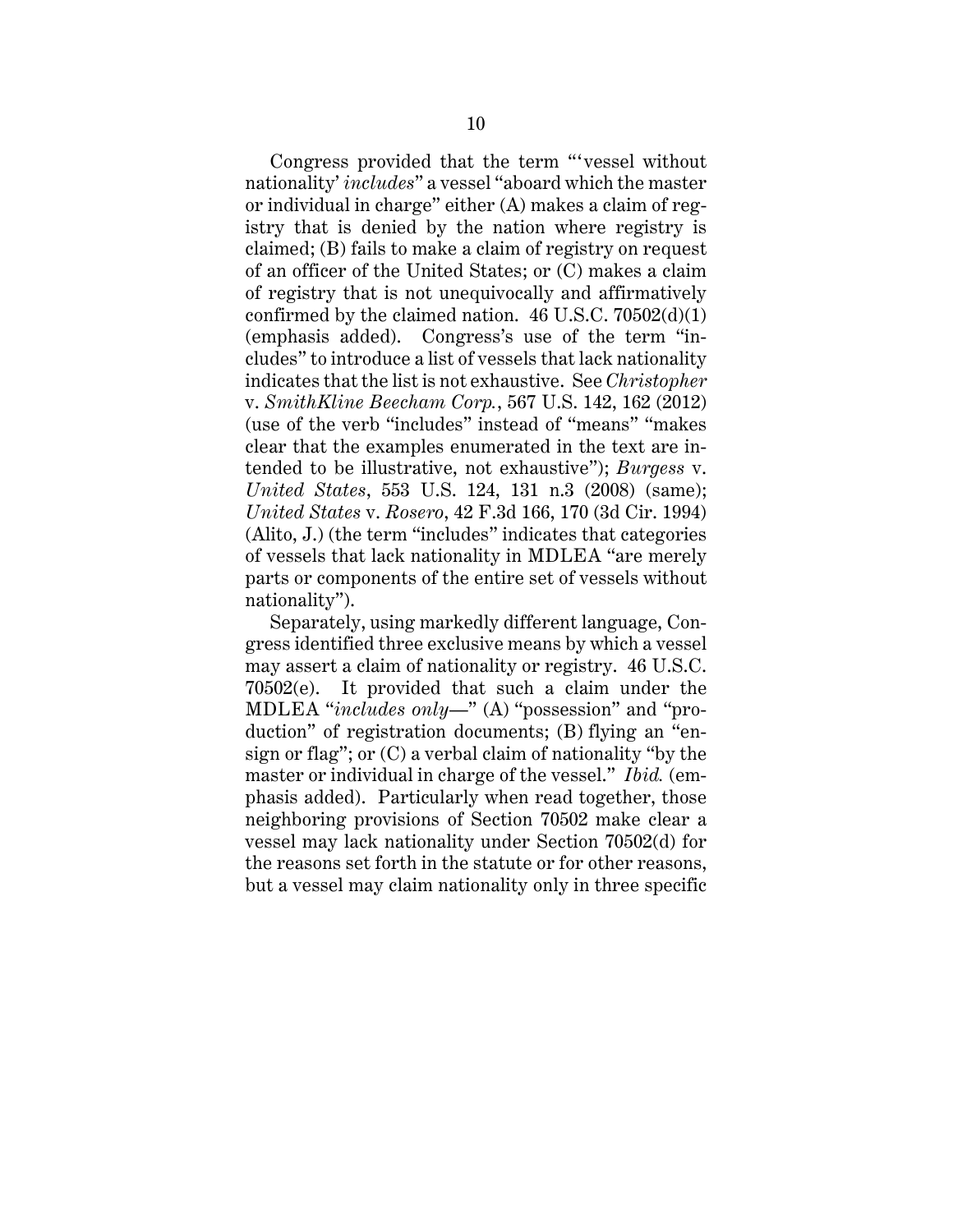ways. See *Rosero*, 42 F.3d at 170 (contrast between "includes" in subsection defining vessels without nationality and "only includes" in subsection on claims of nationality "dispels any suggestion that the drafters sloppily used the term 'includes'"); *United States* v. *Matos-Luchi*, 627 F.3d 1, 4 (1st Cir. 2010) ("That the listed examples do not exhaust the scope of [S]ection 70502(d) is confirmed by Congress's contrasting use of the phrase 'includes only' in [Section 70503(e)].").

Accordingly, as courts of appeals have recognized the phrase "vessel without nationality" to include not only the examples specifically identified in Section 70502(d), but also those vessels that are considered stateless under international law. See *Matos-Luchi*, 627 F.3d at 4 ("At the very least, Congress intended to include in [S]ection 70502(d), in addition to the specific examples given, those vessels that could be considered stateless under customary international law."); *Rosero*, 42 F.3d at 171 (explaining that the concept of a vessel without nationality "has a reasonably developed meaning under international law" and the residual category of vessels without nationality "are those that would be regarded as without nationality or stateless under international law"); *cf. Sekhar* v. *United States*, 570 U.S. 729, 733 (2013) (when a term "is obviously transplanted from" another source "it brings the old soil with it") (citation omitted).

b. In this case, the court of appeals correctly determined that petitioners were aboard a vessel without nationality under the MDLEA. Because the vessel lacked any registration documents or a flag, and no occupant identified himself as the "master" or "individual in charge" and made a verbal claim of nationality, the vessel could not make a "claim of nationality" in any of the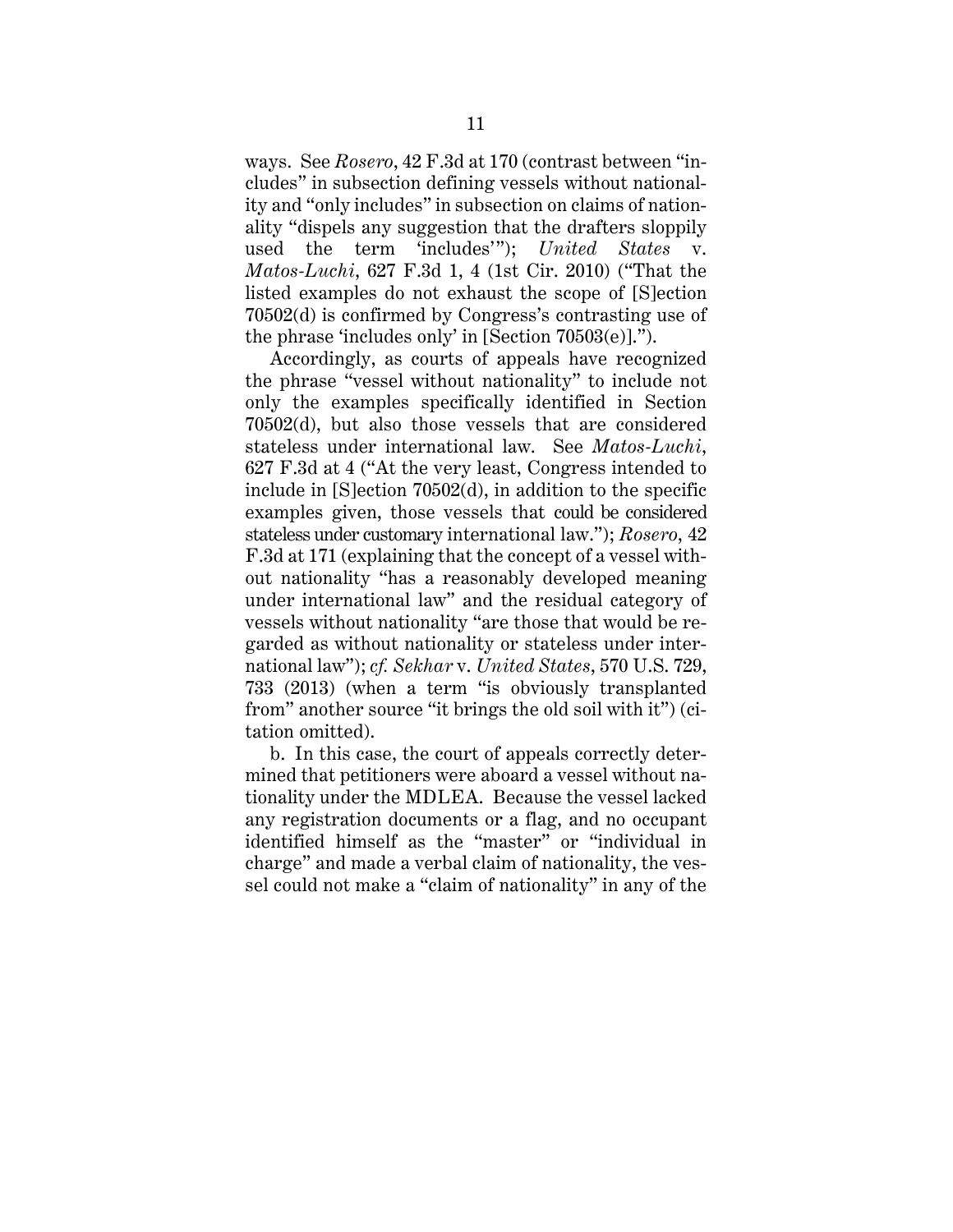exclusive ways in which such a claim must be made under the statute. 46 U.S.C. 70502(e). Petitioners' refusal to identify a master did not itself exempt the vessel, which lacked any evident nationality, from classification as a "vessel without nationality." While the statute defines that term to "include[]" a vessel in which the "master" or "individual in charge" fails to make a verbal claim of nationality upon the request of officers of the United States, 46 U.S.C. 70502(d)(1)(B), petitioners' own conduct in refusing to identify a master stymied the guardsmen from completing such a request, see Pet. App. 4a, with the result that the nationality of the vessel, if any, was unidentifiable As the court of appeals explained—and petitioners do not dispute—petitioners' vessel would have been considered stateless under international law in these circumstances because it "offered none of the[] customary signs of nationality," and the same is true under the MDLEA. *Id.* at 12a.

As the court of appeals also explained, those aboard a stateless vessel that flies no flag and carries no registration documents cannot circumvent the MDLEA and avoid being subject to the jurisdiction of the United States through the simple expedient of disclaiming that the vessel has any master who can be called upon to make a claim. See Pet. App. 15a; see *United States* v. *Cabezas-Montano*, 949 F.3d 567, 588-590 (11th Cir.), cert. denied, 141 S. Ct. 162, and 141 S. Ct. 814 (2020); *United States* v. *De la Cruz*, 443 F.3d 830, 832 (11th Cir. 2006) (per curiam). Instead, a vessel that refuses to assert any nationality at all is "without nationality" under both international and U.S. law. See Pet. App. 12a (citing H. Meyers, *The Nationality of Ships* 177-178 (1967)).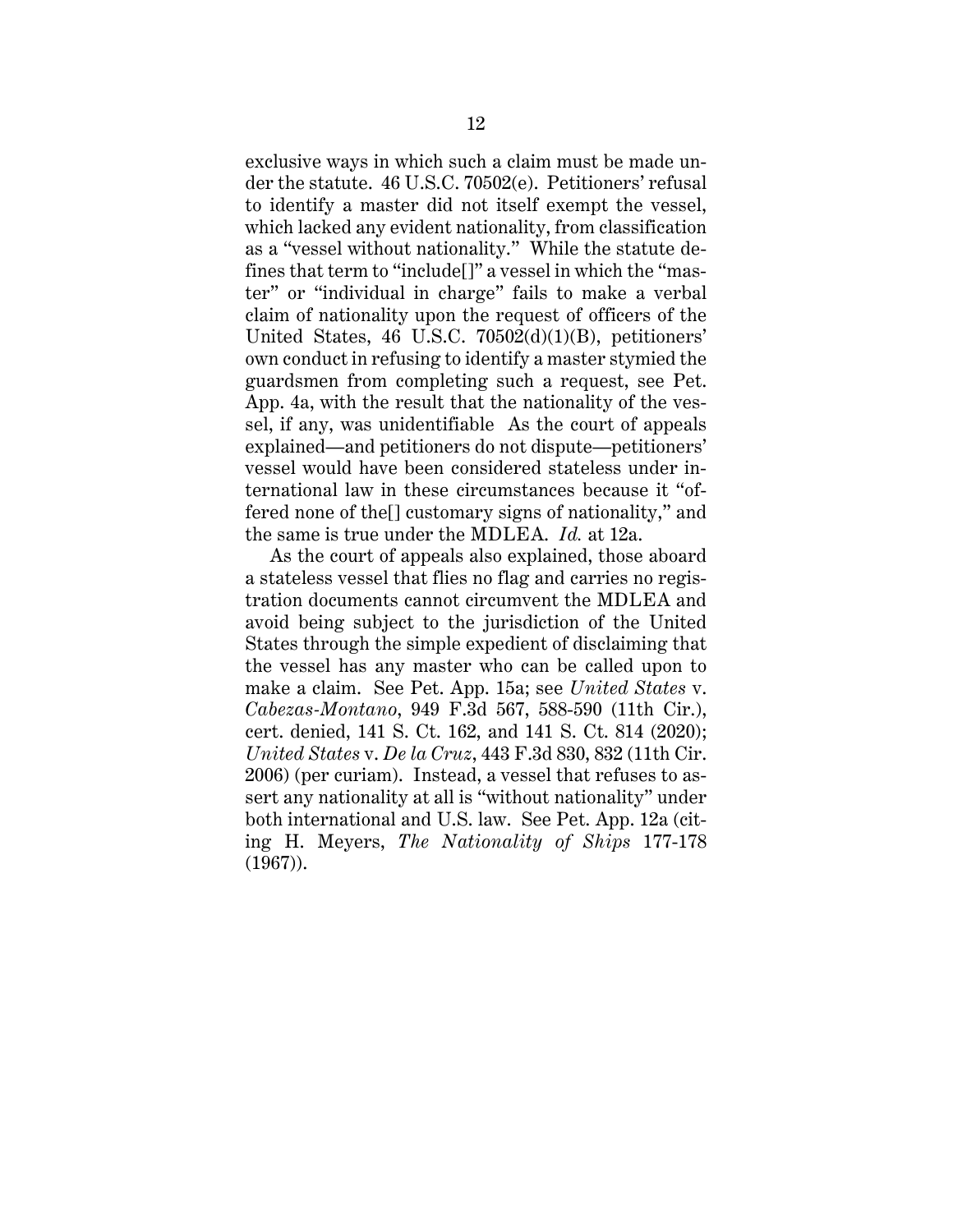c. Petitioners nonetheless contend (Pet. 24-32) that their boat does not qualify as a "vessel without nationality" under the MDLEA on the theory that the list of examples in Section 70502(d) is exhaustive, and a vessel that has no flag or registration documents and no discernable master or individual in charge cannot be considered stateless unless—perhaps—the Coast Guard asks the boat's passengers to make a claim of nationality. Their arguments for an easily invoked MDLEA loophole do not withstand scrutiny.

Petitioners invoke (Pet. 25) the presumption against extraterritoriality and argue that Congress must make a "clear[] statement" that a vessel is covered. In general, United States law governs only domestically and as such, "[a]bsent clearly expressed congressional intent to the contrary, federal laws will be construed to have only domestic application." *RJR Nabisco, Inc.* v. *European Community*, 579 U.S. 325, 335 (2016). But here, Congress provided the requisite clear statement that the MDLEA applies outside of the United States because Section 70503(b) provides that the criminal penalties of the MDLEA apply "even though the act is committed outside the territorial jurisdiction of the United States." To the extent that petitioners would require Congress to include multiple clear statements, their view is unfounded.

Petitioners argue (Pet. 25-27) that the MDLEA's structure indicates that the definition of "vessel without nationality" is exhaustive because the statutory scheme is "detailed" and "multilayered." But their argument fails to reconcile Congress's use of "includes" to introduce a list of stateless vessels in Section 70502(d)(1) in contrast to its use of "includes only" in the next subsection—other than to assert that the plain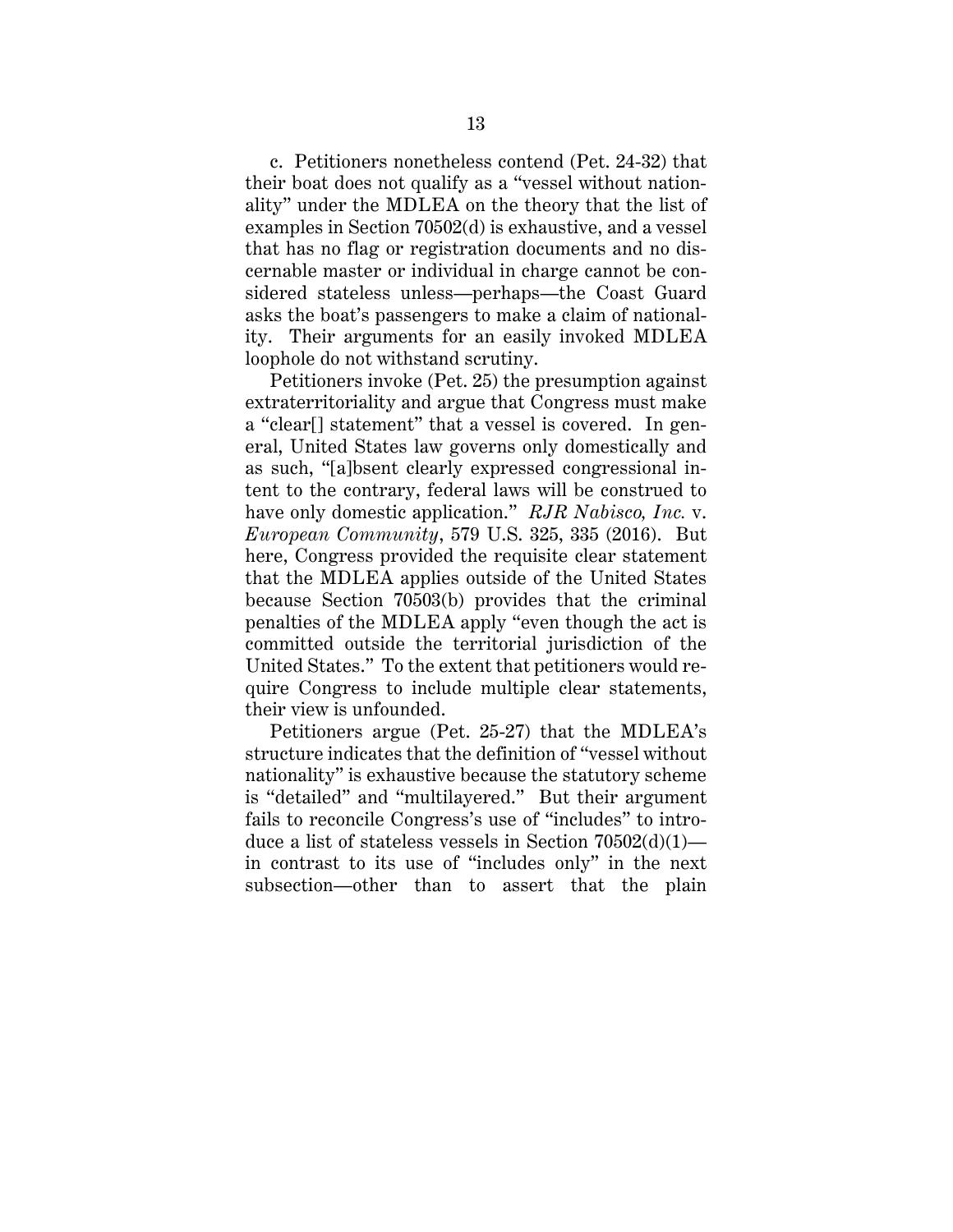language of the statute can be overcome by other canons of interpretation (Pet. 30). And petitioners' attempt to intermingle diverse canons of construction to deem a list of examples "exhaustive" where Congress introduced the list with "includes" is misguided. See *Matos-Luchi*, 627 F.3d at 4; *Rosero*, 42 F.3d at 170. By its plain terms, Section 70502(d) explains that the term "vessel without nationality[] \* \* \* includes" certain types of boats, not (like the next subsection) that it "includes *only*" the enumerated examples. 46 U.S.C. 70502(d).

Petitioners' contention (Pet. 28) that Congress could not have intended for courts to interpret the term "vessel without nationality" against the background of customary international law because it did not reference the Convention on the High Seas, *done* Apr. 29, 1958, 13 U.S.T. 2312, 450 U.N.T.S. 11, as it did in other provisions of the MDLEA is likewise misplaced. Petitioners offer no sound reason why the statute's occasional reference to an international treaty that explicitly addresses the statute's subject matter should preclude courts from interpreting terms in the statute under well-established principles of customary international law—particularly when the statute itself eschews a complete definition. Here, the court of appeals pointed to the 1958 Convention on the High Seas in addition to treatises for the proposition, already reflected in the statute, that a vessel must disclose its nationality in some way to avoid being deemed stateless. Pet. App. 11a-12a. That analysis of customary practices to interpret the statutory term "vessel without nationality" is not the type of speculative judicial rewriting of a statute that petitioners suggest must be avoided (Pet. 16, 27).

2. Petitioners contend (Pet. 11-20) that the court of appeals' decision in this case conflicts with the Second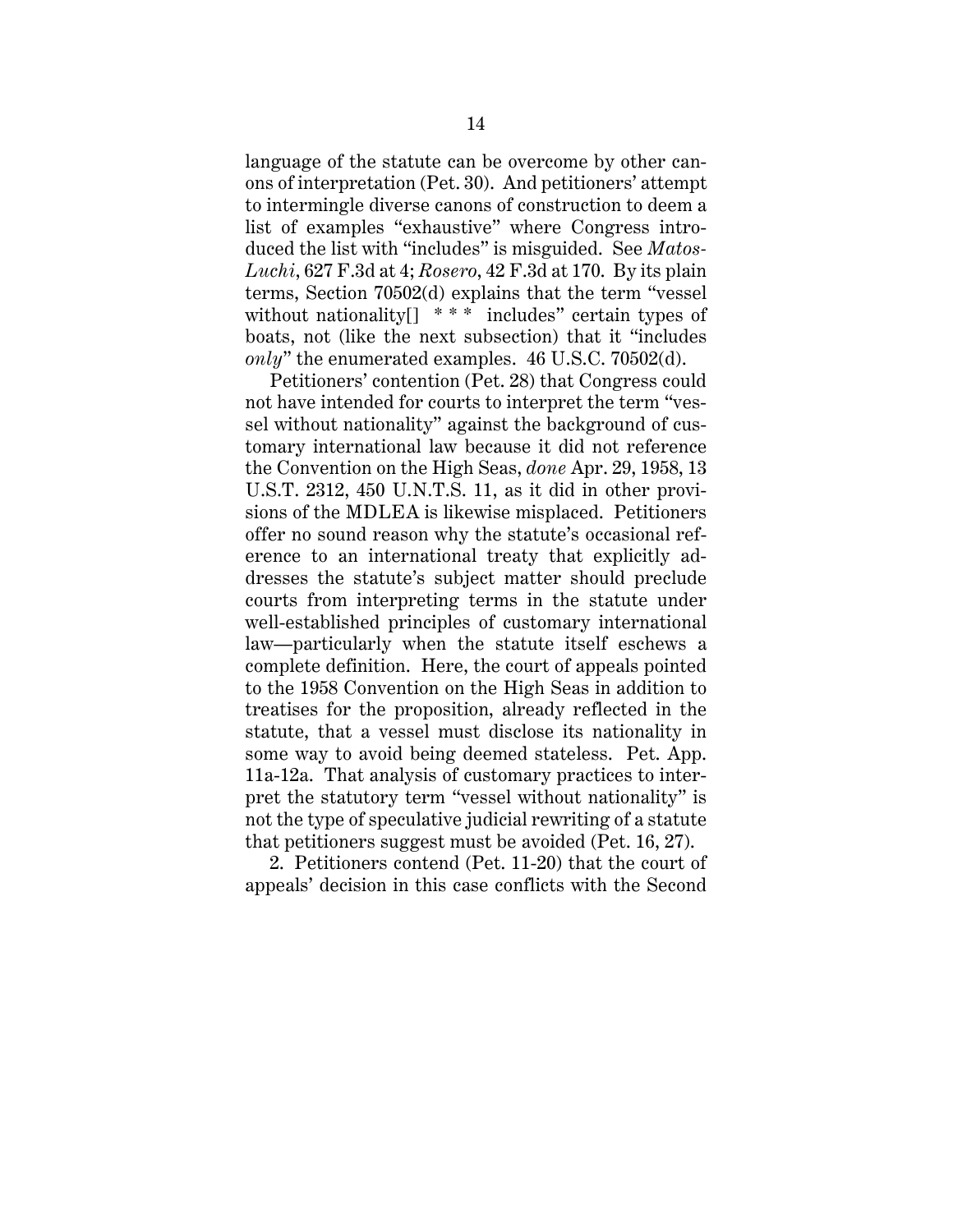Circuit's decision in *Prado*, *supra*. But *Prado* involved significant facts not present here, and any conflict between those decisions does not warrant this Court's review.

In *Prado*, the Second Circuit concluded that the United States had not established that a "go-fast" boat in international waters between Nicaragua and Costa Rica was a "vessel without nationality," where the Coast Guard officers who boarded the vessel did not make any request of the master or individual in charge for a claim of nationality, and the officers "destroyed the vessel without having secured a vessel identification number (or other means of identifying the vessel)." 933 F.3d at 130. The court stated that "[t]o establish statelessness in the absence of a claim of registry, the United States officers must make a request of the master or person in charge for a claim of registry." *Id.* at 132. In a footnote, the court concluded that "[t]he government's evidence show[ing] that none of the three defendants identified himself as the master \*\*\* did not prevent the officers from making the inquiry" because the officers "could have asked all three persons" on the boat. *Id.* at 131 n.5. The court ultimately concluded that "[b]ecause of the Coast Guard's failure to follow statutorily prescribed steps that might have established statelessness at least to the satisfaction of the MDLEA's standards, followed by the Coast Guard's destruction of the vessel, it became virtually impossible for the government to demonstrate" that the boat was subject to U.S. jurisdiction under the MDLEA. *Ibid.* 

Because the Second Circuit based its conclusion that the government had not demonstrated that the vessel in *Prado* was stateless in part on the fact that the Coast Guard had destroyed the vessel without providing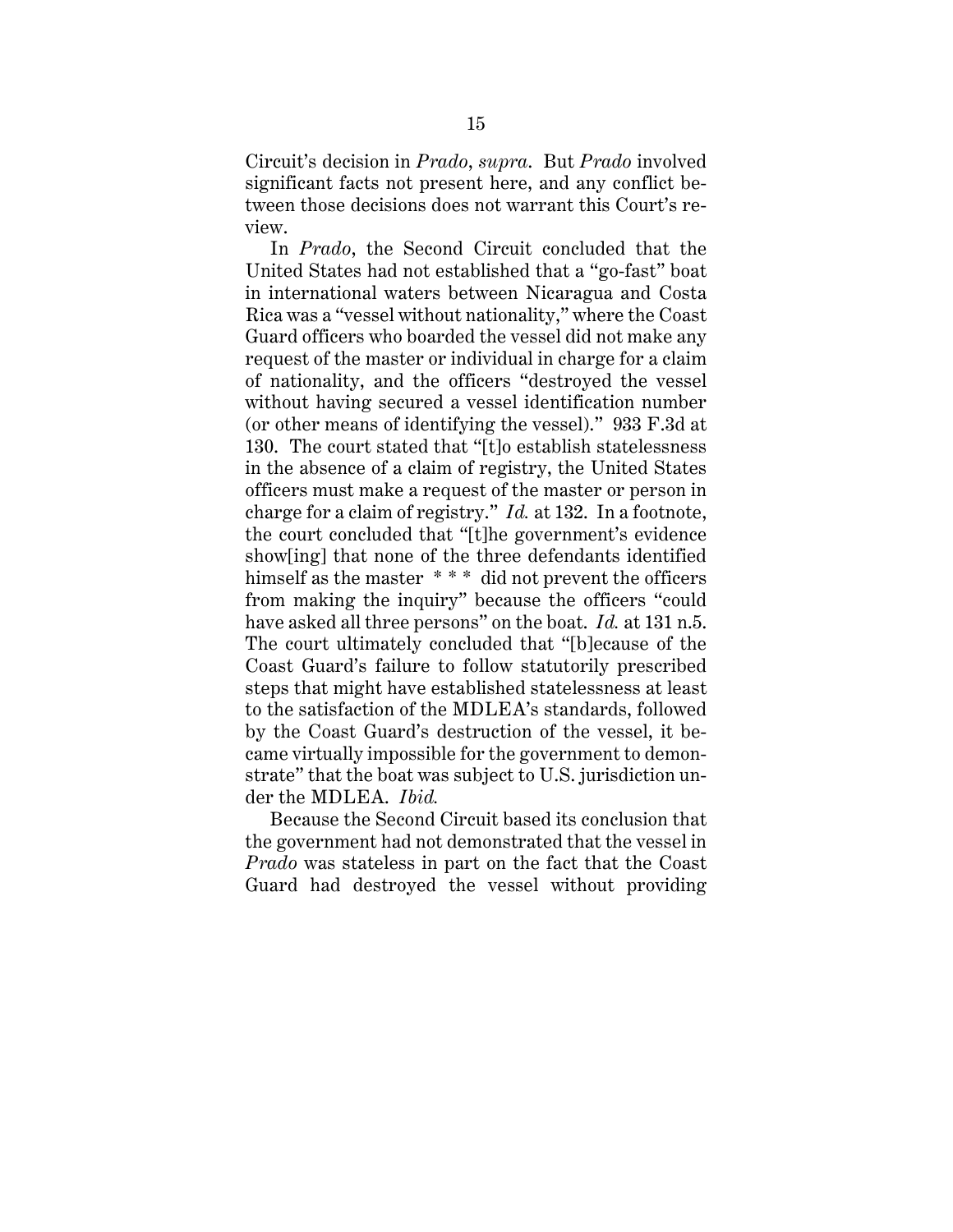satisfactory evidence that the boat lacked an identification number or other means of establishing its nationality, it is not clear that *Prado* squarely conflicts with the decision below. Unlike in *Prado*, this case involved no contention that the boat might have contained information establishing its nationality. To the contrary, "the serial number had been filed off [the boat's] outboard motor," and the court of appeals observed that the boat "flew no flag, and it had no name or identifying numbers that would permit entry into a national registry." Pet. App. 4a, 12a. And, while some of the language in *Prado* suggests that the Second Circuit was of the view that a boat may not be considered stateless unless the government asks its occupants for a claim of nationality and is rebuffed, the Second Circuit would have ample reason to consider that language dictum in a future case where—as here—the vessel in question indisputedly lacks any other indicia of nationality.

As the court of appeals in this case observed, the Second Circuit did not analyze the text of Section 70502(d)(1) or explain why it thought the list provided in that section exhaustively described all vessels without nationality notwithstanding Congress's use of "includes" to introduce the list. Pet. App. 17a. Moreover, the Second Circuit simply assumed, in a footnote, that at least one of a boat's passengers must be the master or individual in charge, such that—where no occupant of a vessel claims authority—Section 70502(d)(1)(B) requires the government to ask every person on the boat for a claim of registry. That analysis fails to account for a scenario like this case, where the boat's passengers affirmatively claim that *none* of them is the master or individual in charge—that they take turns piloting the boat and make decisions together. *Id.* at 4a-5a. Indeed,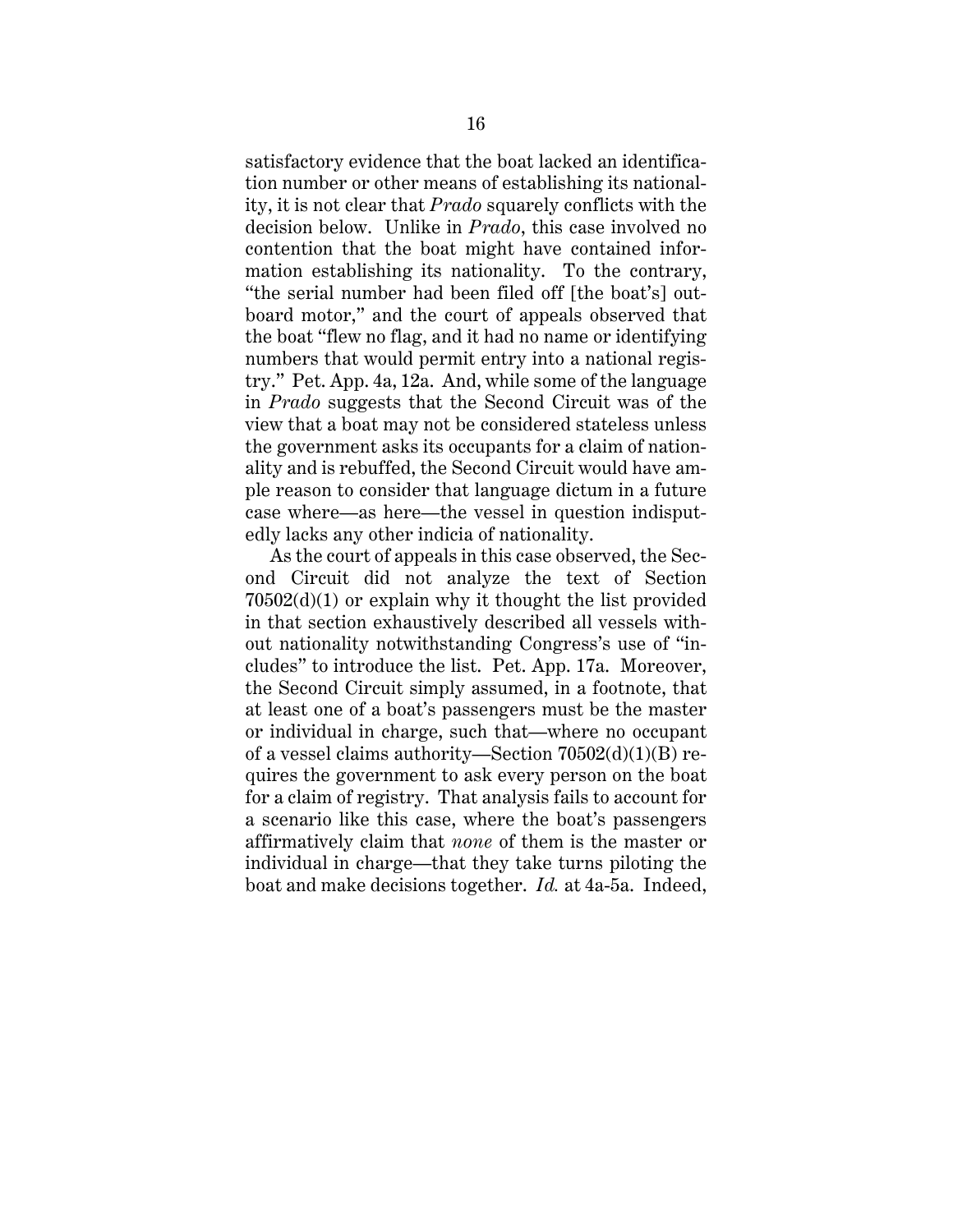in this case, had the Coast Guard made an inquiry of each petitioner and each remained silent, they would likely continue to argue that Section  $70502(d)(1)(B)$  was not satisfied because none of them was the master or individual in charge. The Second Circuit, if it confronts a situation like the one here, may join the court below in rejecting such an end-run around the statute.

As petitioners acknowledge, the only other courts of appeals to address the question presented have agreed that the examples of "vessel[s] without nationality" in Section 70502(d)(1) are not exhaustive. See Pet. 17-20 (citing *Matos-Luchi*, 627 F.3d at 4, and *Rosero*, 42 F.3d at 169-170). Particularly given the lopsided status of any conflict, the outlier *Prado* decision does not present a sound basis for further review here.

3. Finally, petitioners err in asserting (Pet. 21-23) that the court of appeals' decision threatens the United States' foreign relations. Petitioners' contention assumes that the court of appeals' decision will result in the United States exercising jurisdiction over vessels claimed by foreign countries. See, *e.g.*, Pet. 32 (stating that the MDLEA strikes a balance between the United States' interest in fighting drug trafficking with foreign nations' interest in retaining sovereignty). That assumption is unwarranted because the court of appeals looked to established international law to determine whether the vessel should be considered stateless. See Pet. App. 11a-12a. Even now, petitioners do not affirmatively claim that their homemade boat was registered by a foreign nation or that it was anything other than stateless, and no other country has raised concerns about petitioners' prosecution. See D. Ct. Doc. 110, at 5 (June 17, 2019). Nor do petitioners explain how this case would come out differently if they had each been